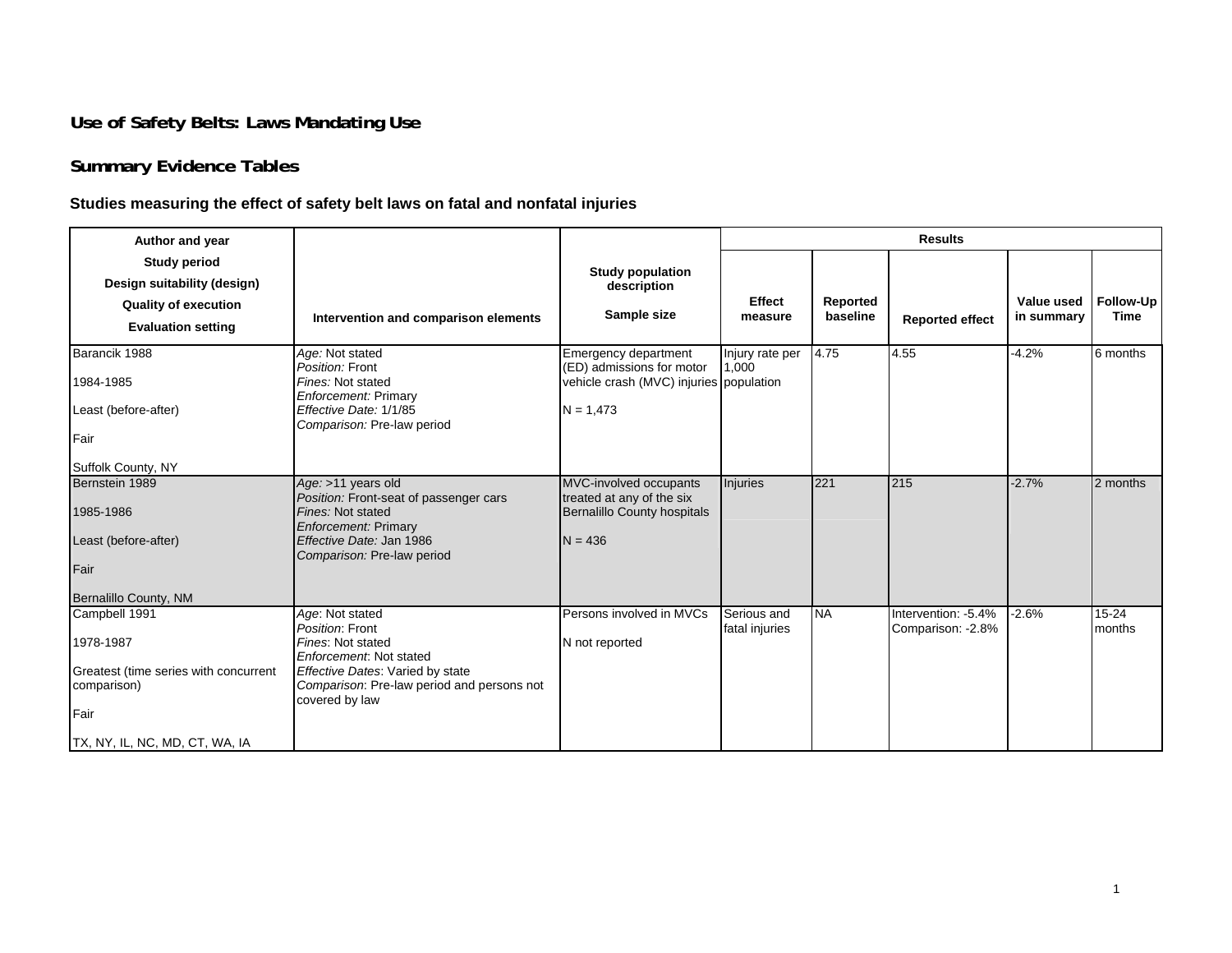| Author and year                                                                                                |                                                                                                                                                                                                          |                                                                                        |                                                                                                             |                      | <b>Results</b>                 |                          |                          |
|----------------------------------------------------------------------------------------------------------------|----------------------------------------------------------------------------------------------------------------------------------------------------------------------------------------------------------|----------------------------------------------------------------------------------------|-------------------------------------------------------------------------------------------------------------|----------------------|--------------------------------|--------------------------|--------------------------|
| <b>Study period</b><br>Design suitability (design)<br><b>Quality of execution</b><br><b>Evaluation setting</b> | Intervention and comparison elements                                                                                                                                                                     | <b>Study population</b><br>description<br>Sample size                                  | Effect<br>measure                                                                                           | Reported<br>baseline | <b>Reported effect</b>         | Value used<br>in summary | Follow-Up<br><b>Time</b> |
| Chorba 1988<br>Jan 1983-Sep 1987<br>Greatest (time series with concurrent<br>comparison)<br>Fair<br><b>NC</b>  | Age: >5 years<br>Position: Front<br>Fines: \$25.00<br><b>Enforcement</b> : Primary<br>Effective Dates: Warnings 10/1/85; Fines<br>1/1/87<br>Comparison: Pre-law period and persons not<br>covered by law | Persons involved in MVCs<br>$N = 111,076$                                              | Percent of<br>occupants in<br>MVCs who<br>were seriously<br>injured or killed<br>Intervention<br>Comparison | 4.70<br>4.59         | 3.95<br>3.90                   | $-1.28%$                 | 1 year                   |
| Desai 1992<br>1986<br>Moderate (time-series)<br>Fair<br><b>OH</b>                                              | Age: Not stated<br>Position: Front<br>Fines: Not stated<br>Enforcement: Secondary<br>Effective Date: Feb 1986<br>Comparison: Pre-law period                                                              | MVC-involved occupants<br>$N = average 2002$ crash-<br>involved occupants per<br>month | Severe and<br>fatal injury rate                                                                             |                      | 20 per 1000 16 per 1000, p<.05 | $-20%$                   | 21 months                |
| Dodson 1988<br>1985-1986<br>Least (before-after)<br>Fair<br>San Francisco, CA                                  | Age: Not stated<br>Position: Not stated<br>Fines: Not stated<br>Enforcement: Not stated<br>Effective Date: 1/1/86<br>Comparison: Pre-law period                                                          | Patients with MVC-related<br>injuries<br>$N = 950$                                     | Number of<br>patients with<br><b>MVC</b> injuries                                                           | 451                  | 499                            | $+10.6%$                 | 3 months                 |
| Legge 1990<br>1975-1987<br>Moderate (time series)<br>Fair<br><b>NY</b>                                         | Age: Not stated<br>Position: Not stated<br>Fines: Yes, amount not stated<br><b>Enforcement</b> : Primary<br>Effective Date: 1/1/85<br>Comparison: Pre law period                                         | Persons covered by the law<br>and killed in MVCs<br>N not reported                     | Number of<br>fatally injured<br>drivers and<br>front seat<br>passengers                                     | Not stated           | $-8.4%$                        | $-8.4%$                  | 2 years                  |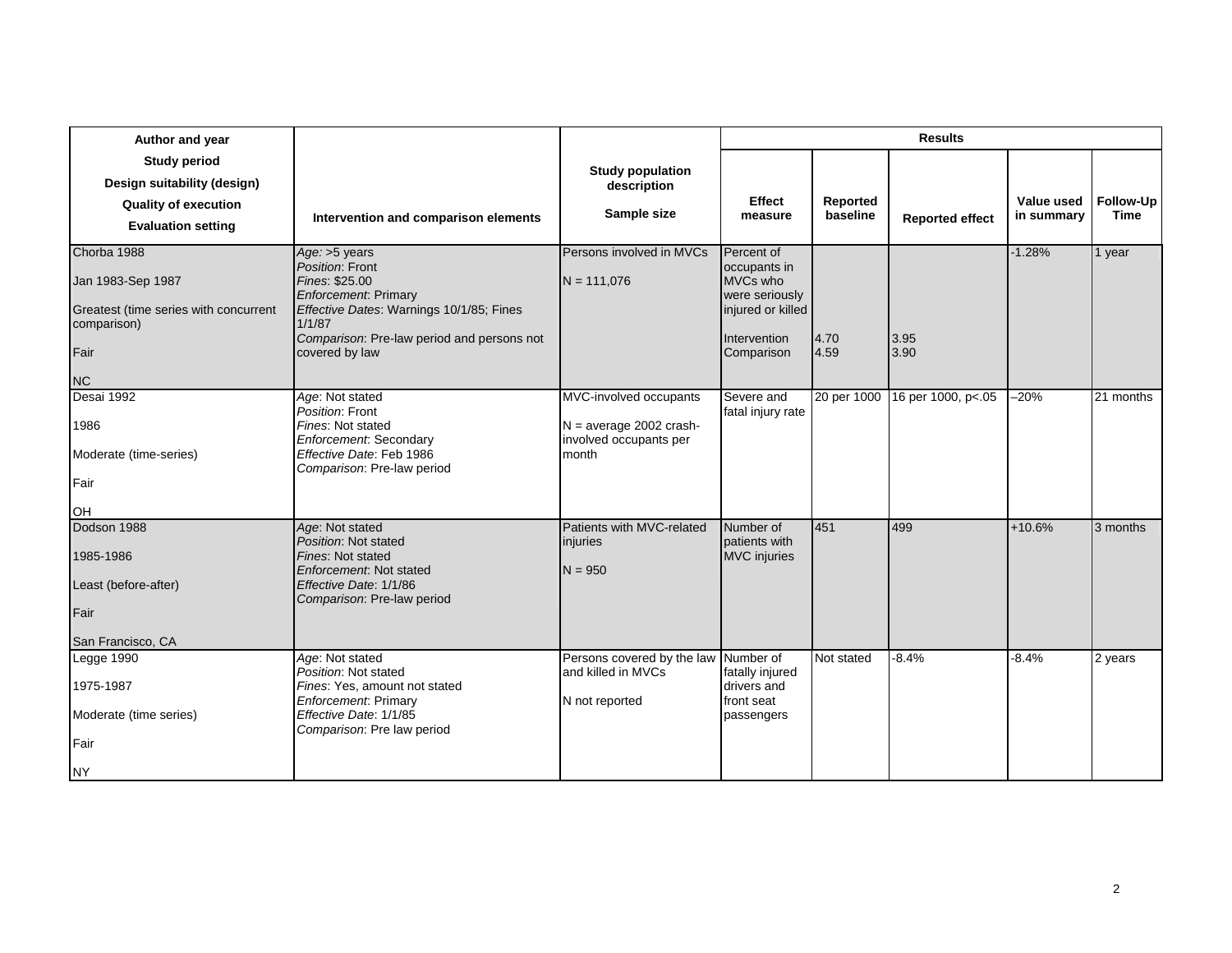| Author and year                                                                                                    |                                                                                                                                                                  |                                                                                       |                                                                             |                      | <b>Results</b>         |                          |                          |
|--------------------------------------------------------------------------------------------------------------------|------------------------------------------------------------------------------------------------------------------------------------------------------------------|---------------------------------------------------------------------------------------|-----------------------------------------------------------------------------|----------------------|------------------------|--------------------------|--------------------------|
| <b>Study period</b><br>Design suitability (design)<br><b>Quality of execution</b><br><b>Evaluation setting</b>     | Intervention and comparison elements                                                                                                                             | <b>Study population</b><br>description<br>Sample size                                 | Effect<br>measure                                                           | Reported<br>baseline | <b>Reported effect</b> | Value used<br>in summary | Follow-Up<br><b>Time</b> |
| Lestina 1991<br>1987-1988<br>Least (before-after)<br>Fair<br>Charlottesville, VA, and surrounding<br>counties      | Age: All<br>Position: Front<br><b>Fines: \$25</b><br><b>Enforcement: Secondary</b><br>Effective Date: 1/1/88<br>Comparison: Pre-law period                       | MVC-involved occupants<br>$N = 1.184$                                                 | Percent of<br>drivers in<br>MVCs who<br>were seriously<br>injured or killed | 48%                  | 38%                    | $-10%$                   | 1 year                   |
| Loeb 1993<br>1982-1987<br>Greatest (time series with concurrent<br>comparison)<br>Fair<br>СA                       | Age: Not stated<br>Position: Not stated<br>Fines: Not stated<br>Enforcement: Secondary<br>Effective Date: 1/1/86<br>Comparison: Pre-law period                   | Drivers injured in single<br>vehicle crashes<br>N not reported                        | Serious and<br>fatal injuries in<br>single vehicle<br>crashes               | <b>NA</b>            | $-2.6\%$ , N.S         | $-2.6%$                  | 1 year                   |
| Loeb 1995<br>1982-1987<br>Moderate (time series)<br>Fair<br><b>TX</b>                                              | Age: All ages<br>Position: Front<br>Fines: Not reported<br><b>Enforcement</b> : Primary<br>Effective Date: 10/1/85<br>Comparison: Pre-law period                 | Serious and fatal injuries<br>among drivers<br>N not reported                         | Percent<br>change in<br>serious and<br>fatal injuries<br>among drivers      | <b>NA</b>            | $-0.083$               | $-8.3%$                  | 28 months                |
| <b>Lund 1987</b><br>Jan 1980-Sep 1985<br>Greatest (time series with concurrent<br>comparison)<br>Fair<br><b>NY</b> | Age: Not stated<br>Position: Front<br>Fines: Yes, amount not stated<br><b>Enforcement</b> : Primary<br>Effective Date: 1/1/85<br>Comparison: OH and PA (no laws) | Persons killed in MVCs in<br>vehicles covered by the law fatalities<br>N not reported | Number of                                                                   | <b>NA</b>            | $-9.0\%$ , p<0.10      | $-9.0%$                  | 9 months                 |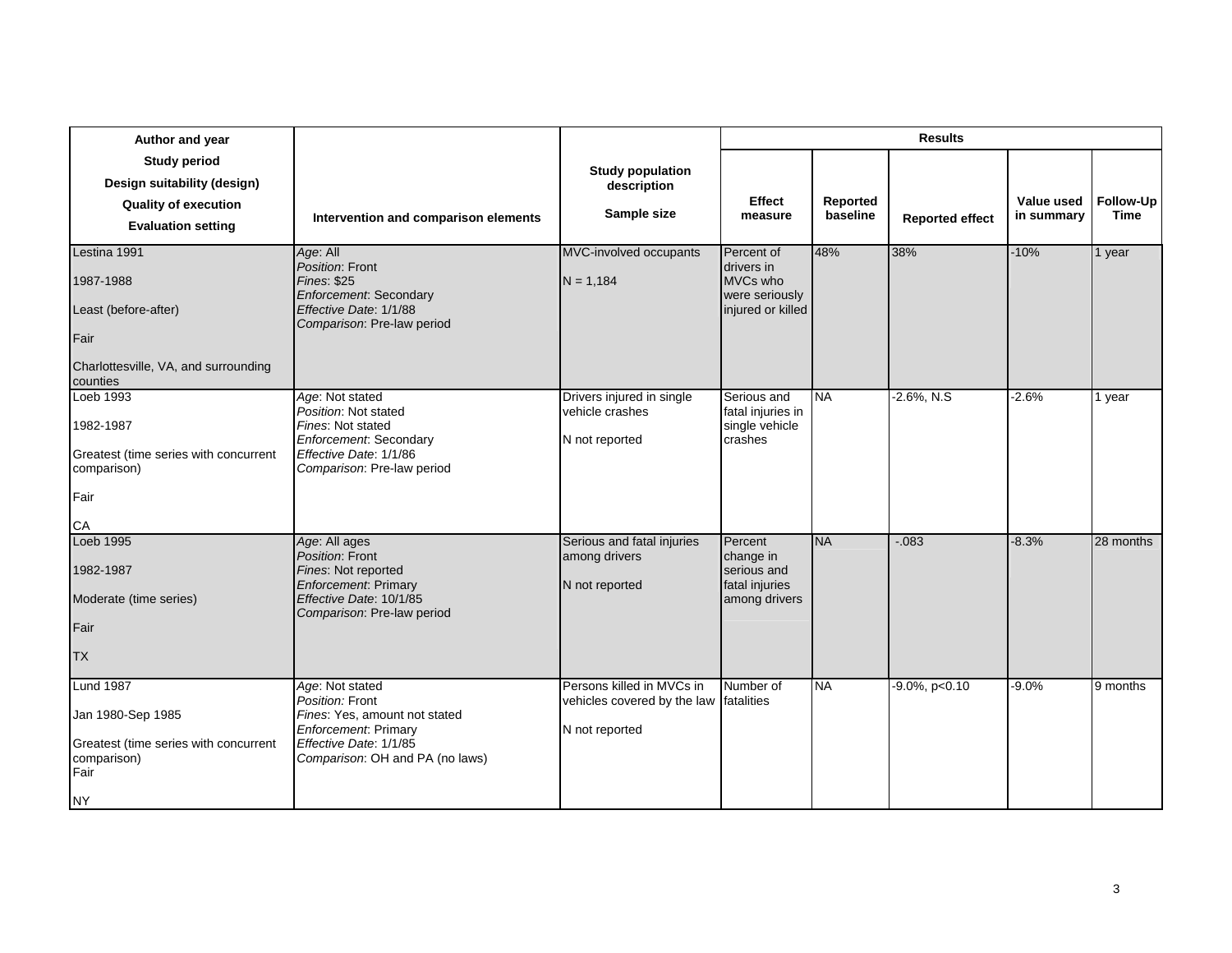| Author and year                                                                                                        |                                                                                                                                                                                                |                                                                                                              |                                                                                   |                        | <b>Results</b>                                                                                                                                 |                                                                  |                          |
|------------------------------------------------------------------------------------------------------------------------|------------------------------------------------------------------------------------------------------------------------------------------------------------------------------------------------|--------------------------------------------------------------------------------------------------------------|-----------------------------------------------------------------------------------|------------------------|------------------------------------------------------------------------------------------------------------------------------------------------|------------------------------------------------------------------|--------------------------|
| <b>Study period</b><br>Design suitability (design)<br><b>Quality of execution</b><br><b>Evaluation setting</b>         | Intervention and comparison elements                                                                                                                                                           | <b>Study population</b><br>description<br>Sample size                                                        | <b>Effect</b><br>measure                                                          | Reported<br>baseline   | <b>Reported effect</b>                                                                                                                         | Value used<br>in summary                                         | Follow-Up<br><b>Time</b> |
| Margolis 1996<br>1980-1994<br>Moderate (time series)<br>Fair<br><b>NC</b>                                              | Age: All<br>Position: Front<br>Fines: Not stated<br>Enforcement: Not stated<br>Effective Date: Jul 1985<br>Comparison: Pre-law period                                                          | Front seat passengers over<br>16 years involved in MVCs<br>who had child passengers<br>N not reported        | Percent<br>change in<br>serious and<br>fatal injuries                             | <b>NA</b>              | 43.9% p<. 0001                                                                                                                                 | $-43.9%$                                                         | 9 years                  |
| Reinfurt 1990<br>Jan 1981-Jun 1988<br>Greatest (time series with concurrent<br>comparison)<br>Fair<br><b>NC</b>        | Age: Not stated<br>Position: Front<br>Fines: \$25.00<br>Enforcement: Primary<br>Effective Dates: Warning 10/1/85; Fines 1/1/87<br>Comparison: Pre-law period and persons not<br>covered by law | All persons injured in MVCs Percent<br>N not reported                                                        | change in fatal<br>injuries<br>Percent<br>change fatal<br>and serious<br>injuries | <b>NA</b><br><b>NA</b> | Covered Non-cov.<br><b>Fatal Injury</b><br>-11.6%<br>$+6.3$<br>p<0.1<br>ns<br><b>Fatal and Serious:</b><br>$-14.6$<br>$-10.2$<br>p<.01<br>p<.1 | Fatal injury<br>$-17.9%$<br>Fatal and<br>serious injury<br>-4.4% | 18 months                |
| States 1990<br>Jul 1983-Jun 1986<br>Greatest (before-after with concurrent<br>comparison)<br>Fair<br>Monroe County, NY | Age: Not stated<br>Position: Front<br>Fines: Not stated<br>Enforcement: Primary<br>Effective Date: 1/1/85<br>Comparison: Pre-law period and persons not<br>covered by law                      | Persons involved in MVCs<br>who were admitted to a<br>hospital in Monroe County,<br><b>NY</b><br>$N = 1.778$ | Percent<br>change in<br>hospital<br>admissions for<br><b>MVC</b> injuries         | <b>NA</b>              | Percent change<br>Intervention -11.9%<br>Control<br>$+2.6%$                                                                                    | $-14.5%$                                                         | 18 months                |
| Streff 1990<br>Jan 1978-Dec 1987<br>Moderate (time series)<br>Good<br>MI                                               | Age: Not stated<br>Position: Front<br>Fines: Not stated<br>Enforcement: Secondary<br>Effective Date: Jul 1985<br>Comparison: Pre-law period                                                    | MVC-involved occupants<br>N not reported                                                                     | Percent<br>change in fatal<br>and severe<br>injuries                              | <b>NA</b>              | Percent change<br>(95% CI)<br>Fatal injuries<br>$-1.54$ ( $-9.19$ , $+6.77$ )<br>Severe injury<br>$+0.3$ ( $-3.76$ , $+4.54$ )                 | Fatal<br>$-1.54%$<br>Severe<br>$+0.3%$                           | 30 months                |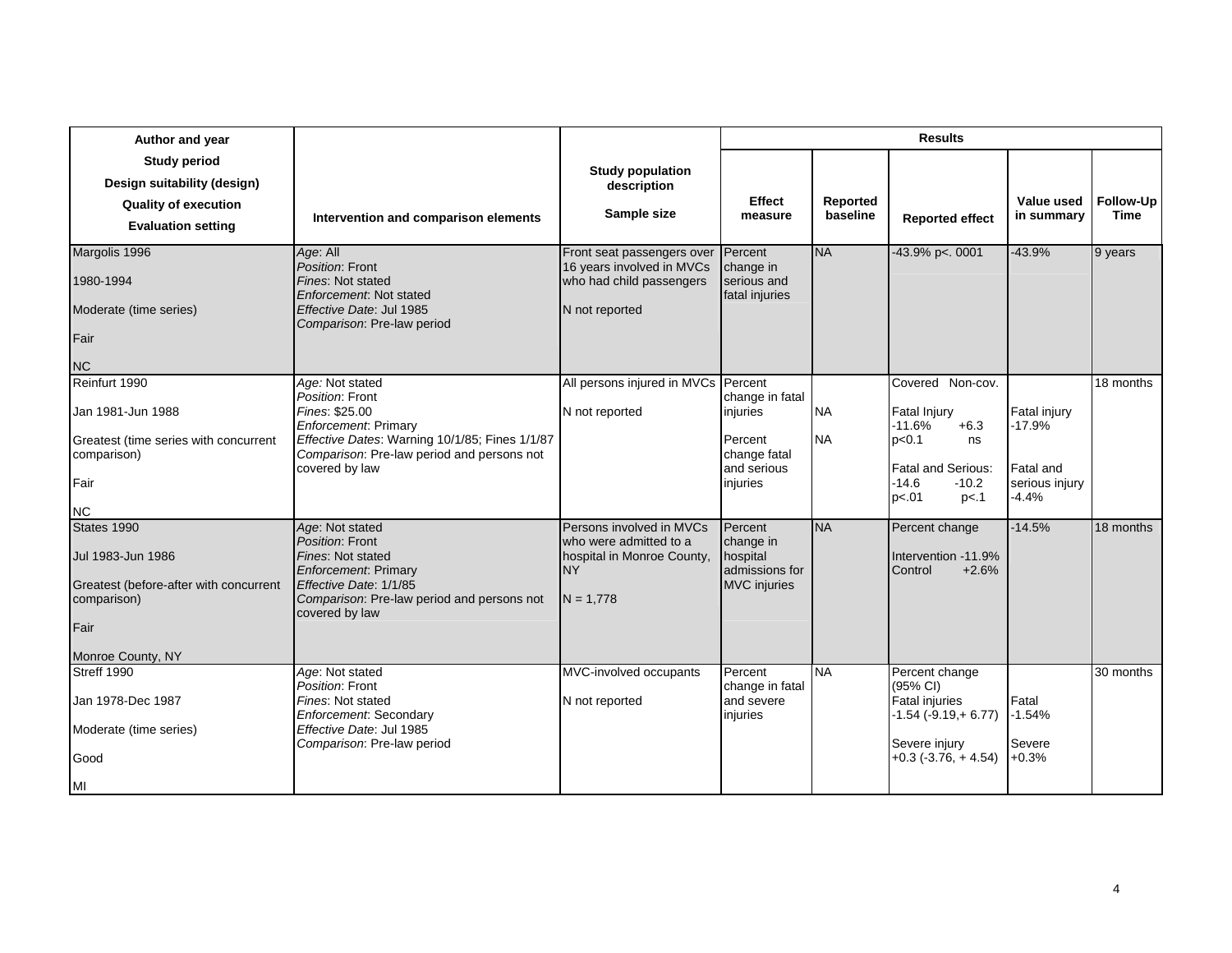| Author and year                                                                                                              |                                                                                                                                                                                                                                |                                                                                       |                                                                                                                 |                                         | <b>Results</b>                                             |                                            |                    |
|------------------------------------------------------------------------------------------------------------------------------|--------------------------------------------------------------------------------------------------------------------------------------------------------------------------------------------------------------------------------|---------------------------------------------------------------------------------------|-----------------------------------------------------------------------------------------------------------------|-----------------------------------------|------------------------------------------------------------|--------------------------------------------|--------------------|
| <b>Study period</b><br>Design suitability (design)<br><b>Quality of execution</b><br><b>Evaluation setting</b>               | Intervention and comparison elements                                                                                                                                                                                           | <b>Study population</b><br>description<br>Sample size                                 | <b>Effect</b><br>measure                                                                                        | Reported<br>baseline                    | <b>Reported effect</b>                                     | Value used<br>in summary                   | Follow-Up<br>Time  |
| <b>Thyer 1993</b><br>Sep 1987-Sep 1989<br>Moderate (time series)<br>Fair<br><b>GA</b>                                        | Age: Not stated<br>Position: Front<br><b>Fines: \$25</b><br><b>Enforcement: Secondary</b><br>Effective Date: 9/1/88<br>Comparison: Pre-law period                                                                              | MVC-related fatalities and<br>injuries                                                | Percent<br>change in<br>death rate per<br>100 million<br>miles<br>Percent<br>change in<br>number of<br>injuries | Death rate<br>3.16<br>Injuries<br>8,139 | Death rate<br>$2.99, p=0.38$<br>Injuries<br>$8,108, p=.90$ | Death rate<br>$-5%$<br>Injuries<br>$-0.4%$ | 1 year             |
| Wagenaar 1988<br>1976-1986<br>Greatest (time series with concurrent<br>comparison)<br>Fair<br>NY, NJ, MI, IL, TX, NE, MO, NC | Age: Not stated<br>Position: Not stated<br>Fines: Not stated<br>Enforcement: Primary and secondary<br><b>Effective Dates: Varied</b><br>Comparison: Pre-law period and states without<br>laws (PA, MD, OH, IN, GA, KS, TN, VA) | All front seat occupants >10 Percent<br>years of age killed in MVCs<br>N not reported | change in rate<br>of fatalities                                                                                 | Not stated                              | $-8.7\%$ , p<.05                                           | $-8.7%$                                    | $9 - 19$<br>months |
| Wagenaar 1990<br>Jan 1980-Oct 1986<br>Moderate (time series)<br>Good<br>14 hospitals in MI                                   | Age: Not stated<br>Position: Front<br>Fines: Not stated<br>Enforcement: Secondary<br>Effective Date: 7/1/85<br>Comparison: Pre-law period                                                                                      | MVC-involved occupants<br>admitted to 14 hospitals<br>$N = 8,661$                     | Percent<br>change in<br>hospital<br>admissions                                                                  | <b>NA</b>                               | $-19.31, < 05$                                             | $-19.31%$                                  | 1 year             |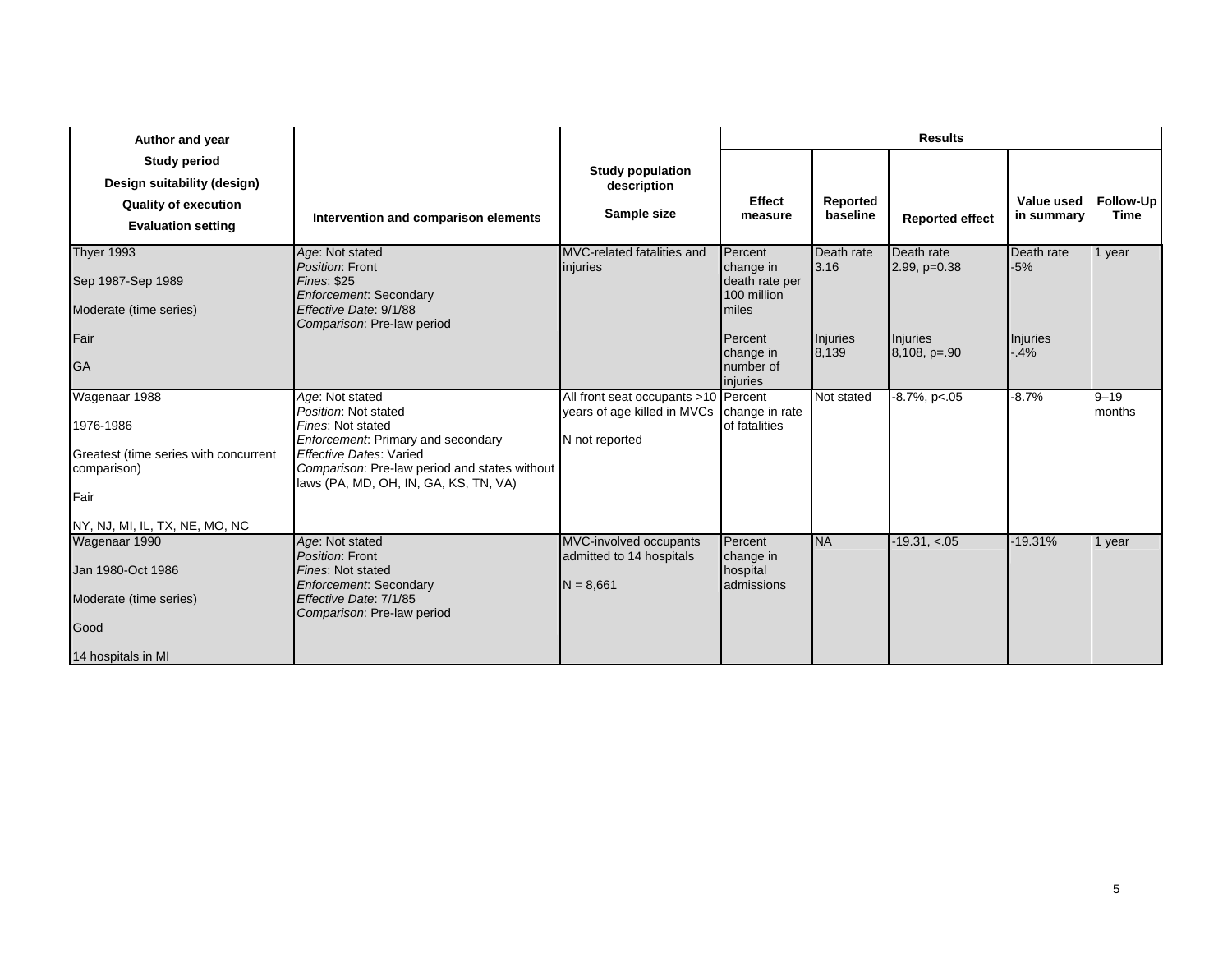## **Studies measuring the effect of safety belt laws on observed safety belt use**

| Author and year                                                                                                |                                                                                                                                                                                    | <b>Study population</b>                     | <b>Results</b>                               |                      |                        |                          |                   |
|----------------------------------------------------------------------------------------------------------------|------------------------------------------------------------------------------------------------------------------------------------------------------------------------------------|---------------------------------------------|----------------------------------------------|----------------------|------------------------|--------------------------|-------------------|
| <b>Study period</b><br>Design suitability (design)<br><b>Quality of execution</b><br><b>Evaluation setting</b> | Intervention and comparison elements                                                                                                                                               | description<br>Sample size                  | <b>Effect</b><br>measure                     | Reported<br>baseline | <b>Reported effect</b> | Value used<br>in summary | Follow-Up<br>Time |
| Beaton 1988<br>Dec 1987-Mar 1988<br>Moderate (time series)<br>Fair<br>Norfolk, VA                              | Age: Not stated<br>Position: Front<br>Fines: \$25.00<br>Enforcement: Secondary<br>Effective Dates: Law effective 7/1/87;<br>enforcement began 1/1/88<br>Comparison: Pre-law period | University campus drivers<br>$N = 21,659$   | Observed<br>safety belt use<br>among drivers | 39.36%               | 59.17%                 | $+19.81%$                | 3 months          |
| Brillhart 1988<br>1985<br>Moderate (time series)<br>Fair<br><b>TX</b>                                          | Age: All in front<br>Position: Front<br>Fines: \$25-50<br><b>Enforcement: Primary</b><br>Effective Date: 12/1/85<br>Comparison: Pre-law period                                     | Drivers in urban areas<br>$N = 6,274$       | Observed<br>safety belt use<br>among drivers | 20.8%                | 55.3%                  | $+34.5%$                 | 1 year            |
| <b>Cope 1990</b><br>Sep 1986-Dec 1987<br>Moderate (time series)<br>Fair<br><b>NC</b>                           | Age: >6 years<br>Position: Front<br>Fines: \$25.00<br>Enforcement: Primary<br>Effective Dates: Warning 10/1/85; Fines 1/1/87<br>Comparison: Pre-law period                         | Drivers in two parking lots<br>$N = 10,820$ | Observed<br>safety belt use<br>among drivers | 42.2%                | 63.3%, p<. 0001        | $+21.1%$                 | 100 days          |
| Kalfus 1987<br>Dec 1984-Mar 1985<br>Moderate (time series)<br>Fair<br><b>New York</b>                          | Age: Not stated<br>Position: Front<br>Fines: \$50.00<br><b>Enforcement</b> : Primary<br>Effective Dates: 1/1/85 (fine began)<br>Comparison: Pre-law period                         | University campus drivers<br>$N = 8575$     | Observed<br>safety belt use<br>among drivers | 44.2%                | 60.7%, p<.001          | $+16.5%$                 | 4 months          |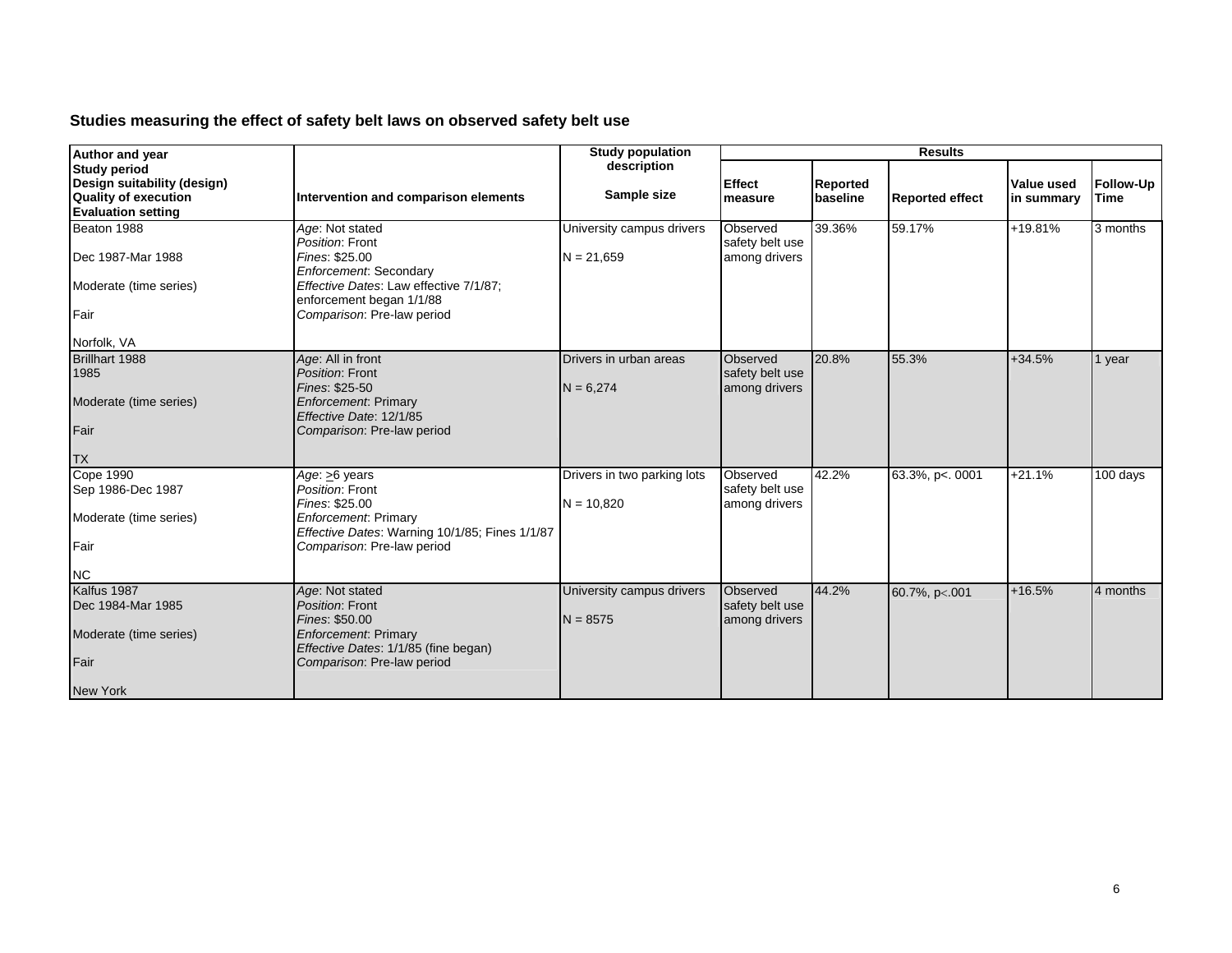| Author and year                                                                                                |                                                                                                                                                                               |                                                                       |                                              |                      | <b>Results</b>         |                          |                          |
|----------------------------------------------------------------------------------------------------------------|-------------------------------------------------------------------------------------------------------------------------------------------------------------------------------|-----------------------------------------------------------------------|----------------------------------------------|----------------------|------------------------|--------------------------|--------------------------|
| <b>Study period</b><br>Design suitability (design)<br><b>Quality of execution</b><br><b>Evaluation setting</b> | Intervention and comparison elements                                                                                                                                          | <b>Study population</b><br>description<br>Sample size                 | Effect<br>measure                            | Reported<br>baseline | <b>Reported effect</b> | Value used<br>in summary | Follow-Up<br><b>Time</b> |
| Preusser 1987<br>May 1984-May 1985<br>Moderate (time series)<br>Fair<br><b>NY</b>                              | Age: Not stated<br>Position: Front<br>Fines: \$50.00<br>Enforcement: Not stated (primary)<br>Effective Dates: Warning 12/1/84; Fines 1/1/85<br>Comparison: Pre-law period     | Drivers at intersections<br>$N = 7,814$                               | Observed<br>safety belt use<br>among drivers | 28%                  | 60%                    | $+32%$                   | 5 months                 |
| Preusser 1988<br>Oct 1984-May 1985<br>Least (before-after)<br>Fair<br>Westchester County, NY                   | Age: Not stated<br>Position: Front<br>Fines: \$50.00<br>Enforcement. Not stated (primary)<br>Effective Date: Warning 12/1/84<br>Citation 1/1/85<br>Comparison: Pre-law period | Drivers on restricted access<br>highways<br>$N = 17,679$              | Observed<br>safety belt use<br>among drivers | 29%                  | 63%, p< .05            | $+34%$                   | 4-5 months               |
| Reinfurt 1990<br>Sep 1985-Aug 1988<br>Moderate (time series)<br>Fair<br><b>NC</b>                              | Age: Not stated<br>Position: Front<br>Fines: \$25.00<br>Enforcement: Primary<br>Effective Dates: Warning 10/1/85; Fines 1/1/87<br>Comparison: Pre-law period                  | Drivers at 72 randomly<br>selected observation sites<br>$N = 228,000$ | Observed<br>safety belt use<br>among drivers | 25%                  | 64%                    | $+39%$                   | 20 months                |
| Ulmer 1995<br>1985-1992<br>Moderate (time series)<br>Fair<br>Six communities in CA                             | Age: Not stated<br>Position: Not stated<br>Fines: Not stated<br><b>Enforcement: Secondary</b><br>Effective Date: 1986<br>Comparison: Pre-law period                           | Drivers in 6 communities<br>N not reported                            | Observed<br>safety belt use<br>among drivers | 23.2%                | 58.0%                  | 34.8%                    | 6.5 years                |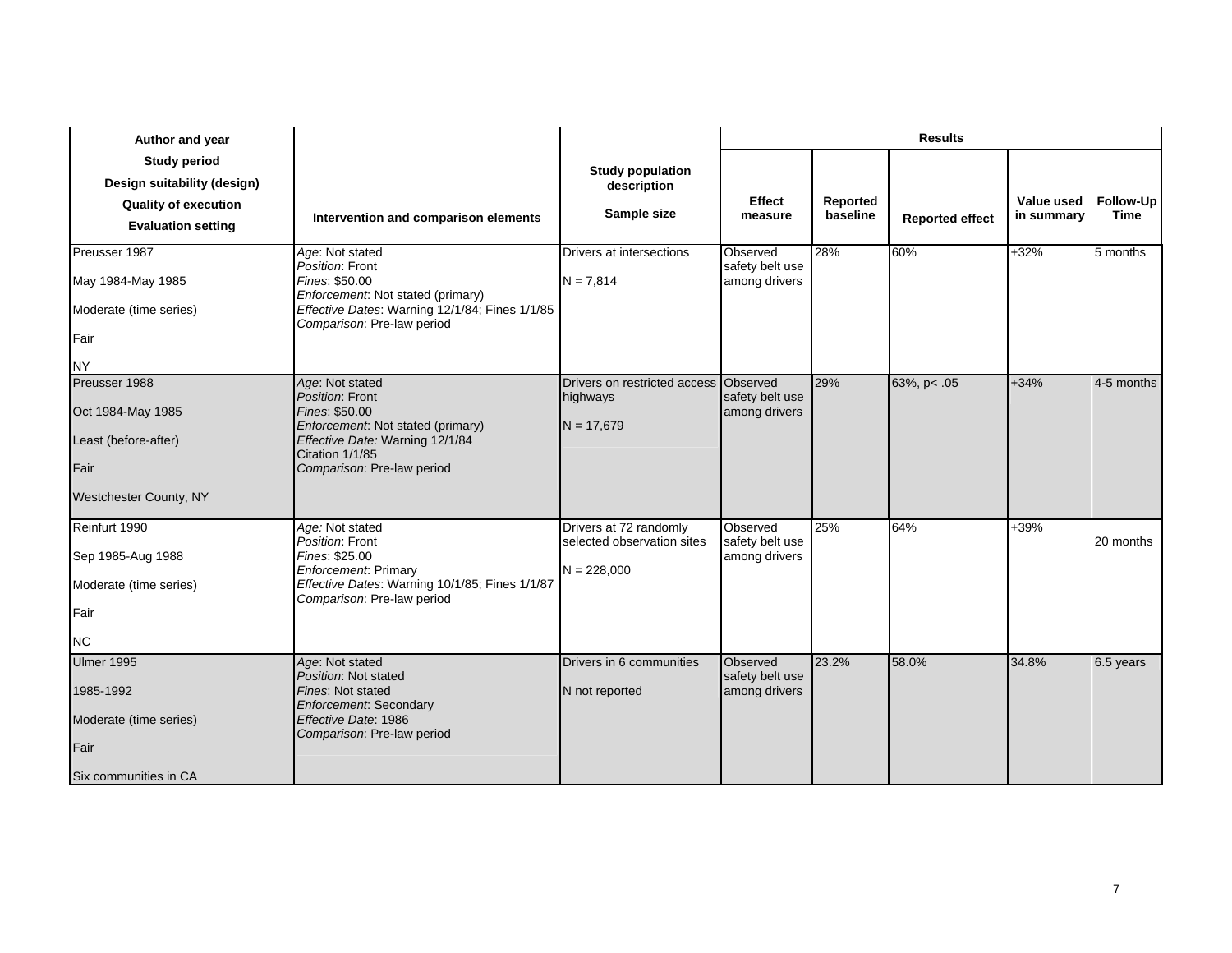| Author and year                                                                                                |                                                                                                                                                                                                                                        |                                                                                                      |                                                                               |                                    | <b>Results</b>                                          |                          |                          |
|----------------------------------------------------------------------------------------------------------------|----------------------------------------------------------------------------------------------------------------------------------------------------------------------------------------------------------------------------------------|------------------------------------------------------------------------------------------------------|-------------------------------------------------------------------------------|------------------------------------|---------------------------------------------------------|--------------------------|--------------------------|
| <b>Study period</b><br>Design suitability (design)<br><b>Quality of execution</b><br><b>Evaluation setting</b> | Intervention and comparison elements                                                                                                                                                                                                   | <b>Study population</b><br>description<br>Sample size                                                | <b>Effect</b><br>measure                                                      | Reported<br>baseline               | <b>Reported effect</b>                                  | Value used<br>in summary | Follow-Up<br><b>Time</b> |
| Wagenaar 1986<br>Dec 1984-Dec 1985<br>Moderate (time series)<br>Fair<br>IMI                                    | Age: Not stated<br>Position: Front<br>Fines: \$10.00 (1985); \$25.00 (1/86)<br>Enforcement: Secondary<br>Effective Date; 1/85<br>Comparison: Pre-law period                                                                            | Drivers of covered vehicles<br>at 240 intersections<br>$N = 24,451$                                  | Observed<br>safety belt use<br>among drivers                                  | 26.0%                              | 45.4%                                                   | $+19.4%$                 | 6 months                 |
| Williams 1987<br>Sep 1984-Jan 1986<br>Moderate (time series)<br>Fair<br>NY, IL, TX                             | Age: All ages<br>Position: Front<br>Fines: NY: up to \$50; IL: up to \$25; TX: \$25-50 interstate highways<br>Enforcement. Not stated<br><i>Effective Dates: NY: 1/1/85; IL: 8/1/85;: TX:</i><br>12/1/85<br>Comparison: Pre-law period | Front seat occupants in<br>vehicles on major state or<br>NY: ~40,000<br>IL: ~10,000<br>$TX: -15,000$ | Observed<br>safety belt use IL: 28%<br>among front<br>seat occupants Average: | NY: 30%<br><b>TX: 28%</b><br>28.7% | NY: 76%<br>IL: 59%<br><b>ITX: 65%</b><br>Average: 66.7% | Average:<br>$+38%$       | 1 month                  |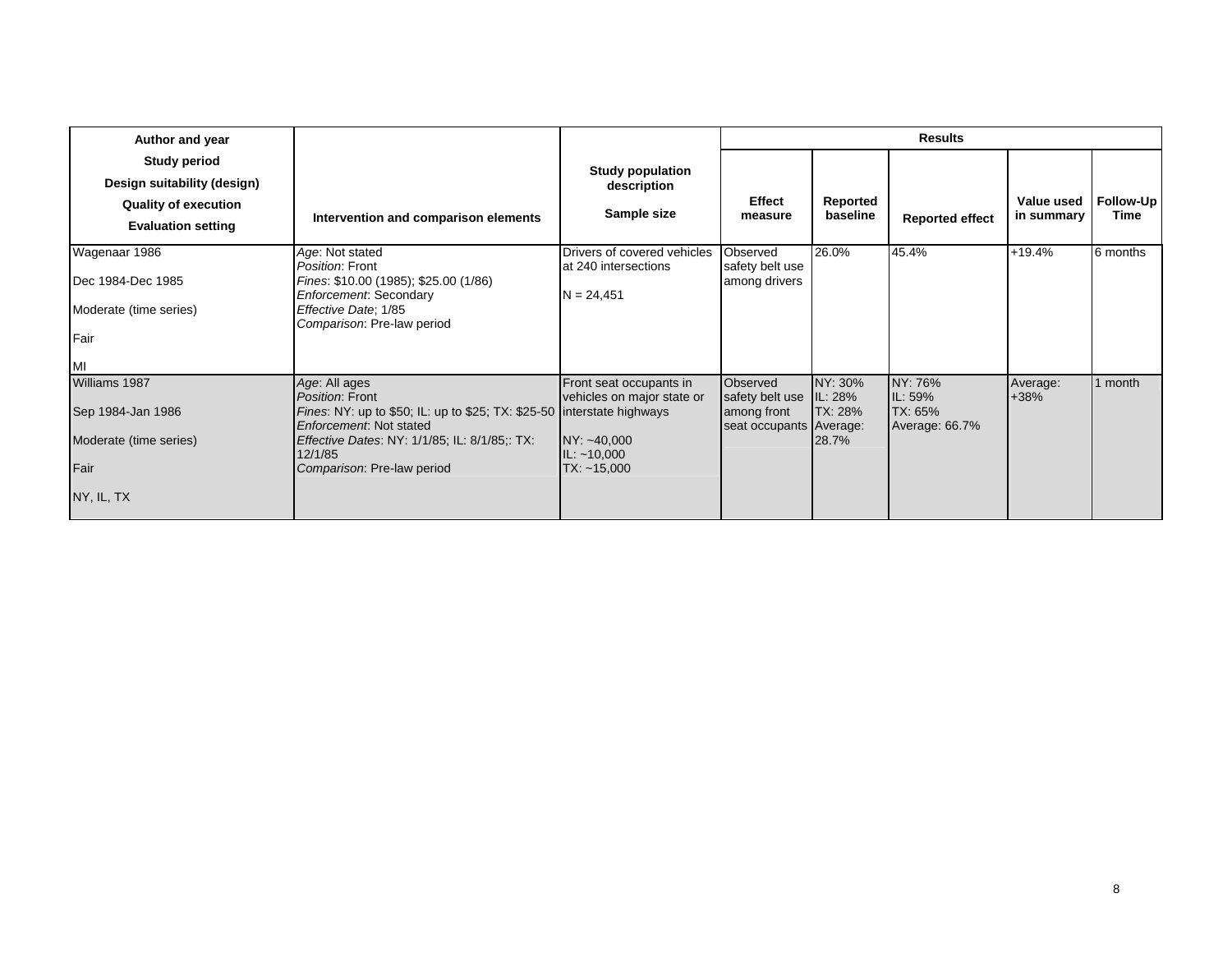## **Studies measuring the effect of safety belt laws on police-reported safety belt use**

| Author and year<br>(Study period)                                                       |                                                                                | <b>Study population</b><br>description          |                                        |                      |                                               |                          |                   |
|-----------------------------------------------------------------------------------------|--------------------------------------------------------------------------------|-------------------------------------------------|----------------------------------------|----------------------|-----------------------------------------------|--------------------------|-------------------|
| Design suitability (design)<br><b>Quality of execution</b><br><b>Evaluation setting</b> | Intervention and comparison elements                                           | Sample size                                     | <b>Effect</b><br>measure               | Reported<br>baseline | <b>Reported effect</b>                        | Value used<br>in summary | Follow-Up<br>Time |
| Pace 1986                                                                               | Age: Not stated<br>Position: Front                                             | MVC-involved drivers<br>admitted to hospital ED | Police-reported 21%<br>safety belt use |                      | 47%, $p < 01$                                 | $+26%$                   | 5 months          |
| Oct 1984 – May 1985                                                                     | Fines: \$50.00<br>Enforcement: Not stated (primary)                            | $N = 186$                                       | among injured<br>drivers               |                      |                                               |                          |                   |
| Least (before-after)                                                                    | Effective Date: 1/1/85<br>Comparison: Pre-law period                           |                                                 |                                        |                      |                                               |                          |                   |
| Fair                                                                                    |                                                                                |                                                 |                                        |                      |                                               |                          |                   |
| Queens County, NY                                                                       |                                                                                |                                                 |                                        |                      |                                               |                          |                   |
| Winnicki 1995                                                                           | Age: Varied, not stated<br>Position: Varied, not stated                        | Fatally injured occupants of<br>MVCs in U.S.    | Police-reported NA<br>safety belt use  |                      | Effect on safety belt NA<br>use among fatally |                          | Not<br>reported   |
| 1983-1994                                                                               | Fines: Varied by state, not stated<br>Enforcement: Varied by state             | N not reported                                  |                                        |                      | injured occupants of<br>states with           |                          |                   |
| Greatest (times series with concurrent<br>comparison)                                   | Effective Dates: Varied by state<br>Comparison: Pre-law period and persons not |                                                 |                                        |                      | secondary belt laws<br>vs. no law (reported   |                          |                   |
|                                                                                         | covered by law                                                                 |                                                 |                                        |                      | as percent change,                            |                          |                   |
| Fair                                                                                    |                                                                                |                                                 |                                        |                      | not percentage                                |                          |                   |
| 50 U.S. states                                                                          |                                                                                |                                                 |                                        |                      | point difference)<br>$0.216$ , $p=0.0001$     |                          |                   |